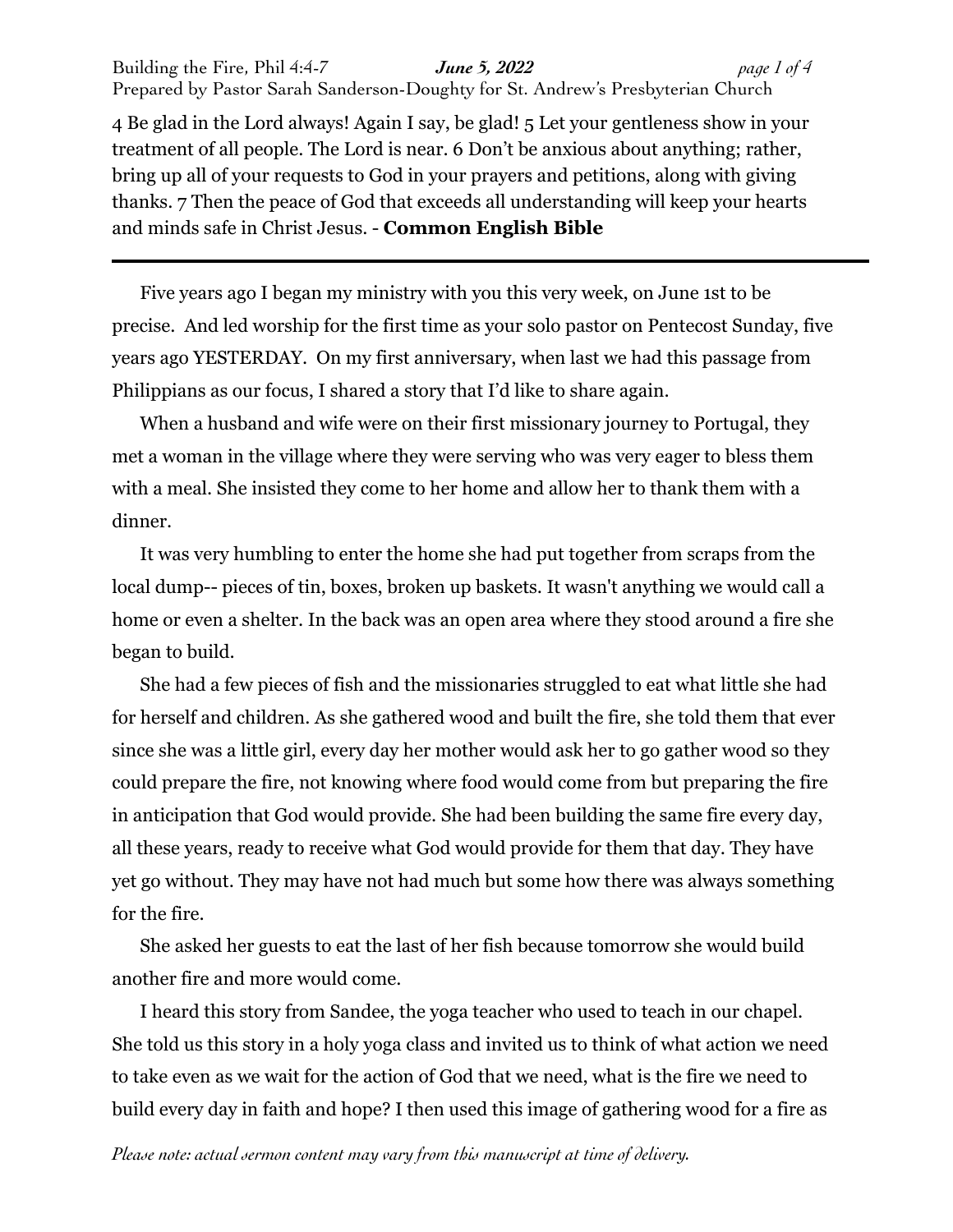Building the Fire, Phil 4:4-7 *June 5, 2022 page 2 of 4* Prepared by Pastor Sarah Sanderson-Doughty for St. Andrew's Presbyterian Church a focus for meditation at the start of my days and the first time I did this something interesting happened. I imagined walking into the woods to pick up kindling and larger

sticks and then I started seeing members of St. Andrew's one by one, picking up and laying down firewood with me. I then chose to add this to my visualization, I pictured as many members of St. A's as I can, one by one, picking up and laying down kindling, branches, logs... from the youngest to the oldest and everyone in between.

Four years ago we were awaiting clarity of vision and that's why I found this story to be so powerful, but now even though we have been blessed with vision, we are in the midst of an extended liminal season, a time of uncertainty and waiting. Liminality is inbetween space and time— threshold time. We will eventually move fully into a settled new way of being, but what that will be is not entirely clear. This is not a particularly comfortable place to be. Many, when confronted with extended liminality just want to go BACK to what is known and familiar and comfortable. Have you noticed all the nostalgia in pop culture of late? A Top Gun sequel 36 years later?? But everything has changed, and is changing… there's no way to go back. We can only go forward. And we will do so under the guidance of God's Spirit.

The first Pentecost was a rather liminal day for Jesus' first disciples. It was a Jewish festival day, but with the resurrection and ascension of Jesus all has changed, and yet what that means and what that will mean is not yet clear. On that Pentecost that Acts 2 recalls, the followers of Jesus are gathered in one place… 10 days before, the risen Christ spoke his final words to them, assuring them that they would receive power from the Holy Spirit that will allow them to be witnesses to him in Judea, Samaria, and to the ends of the earth, and then he disappeared... ascended into heaven, as Luke recalls it in the Book of Acts. And at first they stood there agog, until two men in white robes encouraged them to get on with it, to stop staring at heaven. So they went back to Jerusalem, and elected a replacement disciple for Judas, and waited... liminal space…

I imagine there was some anxiety in this fellowship. What now? What next? How will we know that we have the power Jesus said he's going to send us? Do I have what it takes to be a witness? Will they do to us what they did to Jesus?

Several decades later in the established church in Philippi there was anxiety too... disagreements and divisions... they were waiting for the return of Christ and folks may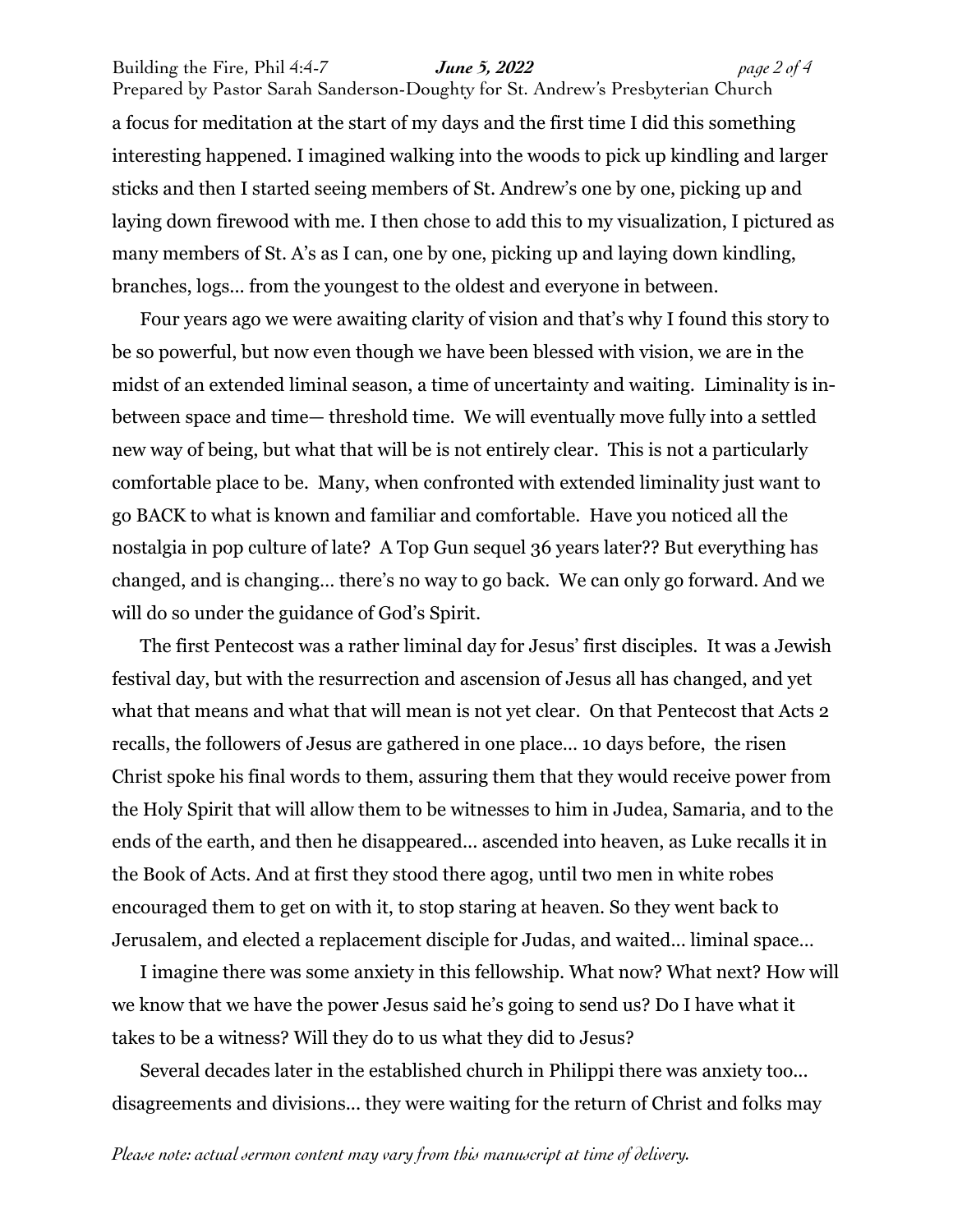Building the Fire, Phil 4:4-7 *June 5, 2022 page 3 of 4* Prepared by Pastor Sarah Sanderson-Doughty for St. Andrew's Presbyterian Church well have been getting antsy in the meantime. Paul would not have suggested that they be glad and non-anxious if they were already glad and non-anxious.

And even now, a few millennia later, there's anxiety in Christ's church, even right here at the corner of Sunset and Dosch. Things aren't as they used to be and what they will be is not entirely clear just yet. The world as we know it still needs a witness to the transformative love of Christ, but how best to do this in the midst of a global pandemic, and an epidemic of gun violence, and overwhelming increase in poverty, this we are still sorting out.

Paul suggests to the Philippians that they not be anxious about anything, but instead turn to God in prayer, give everything to God in prayer. He suggests that if they manage to do this they will get back a peace that guards their hearts and minds, a peace that keeps them safe in Christ Jesus. It struck me this week that the prayers of the community are the fire building of the community. We don't light the fire, God does that by the Spirit, but by prayer spoken, meditated, enacted we prepare ourselves for what God will do in, through, and for us... and we access peace that seems a bit ill suited to the uncertain and even dangerous world in which we live, peace that exceeds understanding— blessed peace.

Enacted prayer? Did she say enacted prayer? What is that? When we are taking action towards the deepest desires of our hearts, doing our footwork towards that which we want God to do for us... this, I think, is enacted prayer.

In just a bit, you will have the opportunity to practice generosity on behalf of all the ministries of this congregation and particularly for ministry with at-risk youth, and you will come to Christ's table, together, and you will vote to elect leaders for our congregation. Perhaps this afternoon several of you will gather on zoom to watch a film about finding ways to talk across political divides. Maybe some of you are gathering signatures for Lift Every Voice Oregon or finding other ways to advocate for common sense gun reform. Several of you made donations yesterday to benefit vulnerable neighbors in need. All of this and so much more is enacted prayer.

On that Pentecost that birthed the church, they had enacted prayer by securing the leadership they needed and gathering together and waiting on God. And God showed up spectacularly. This is what God does. God does amazing things like making it possible